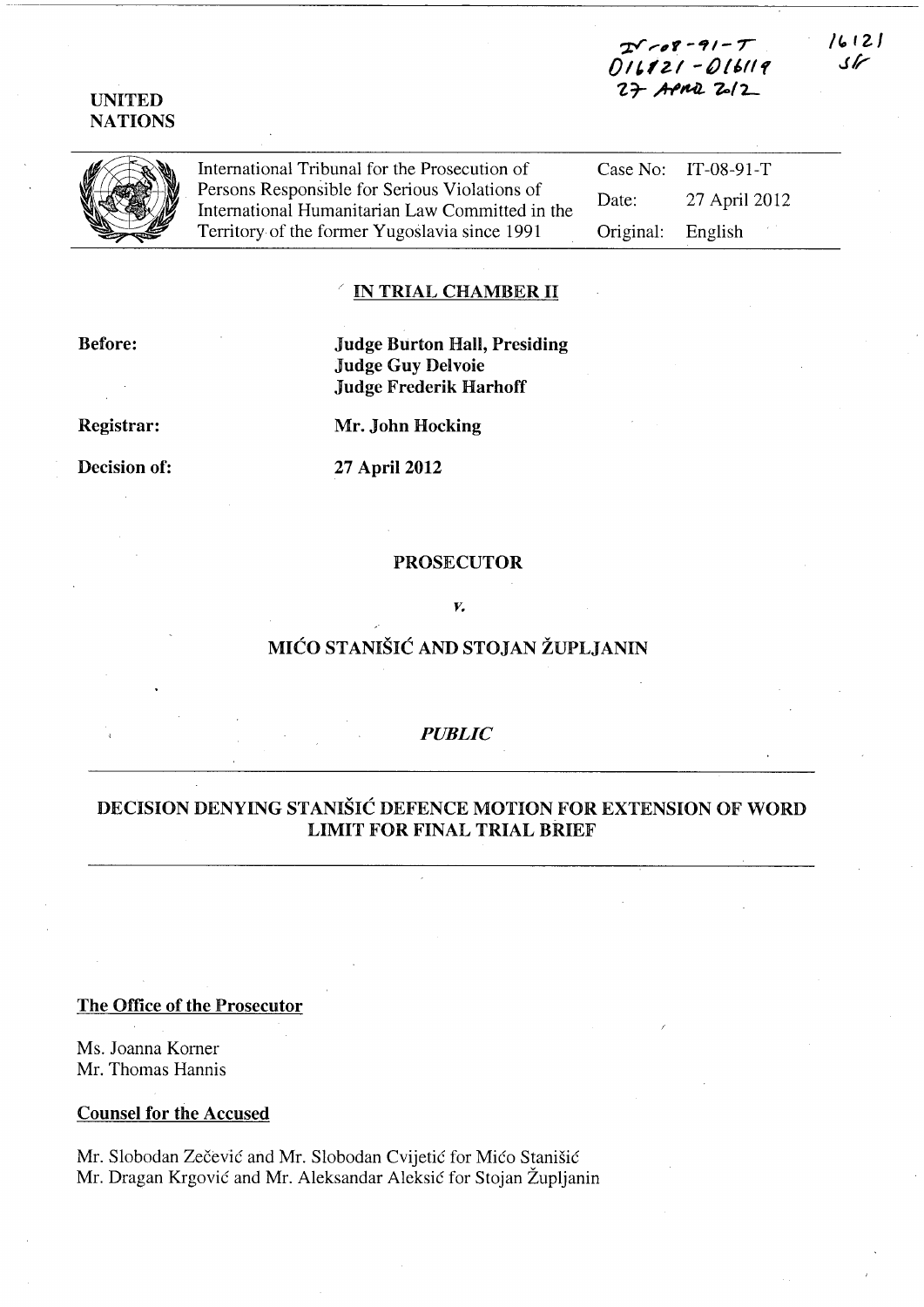TRIAL CHAMBER II ("Trial Chamber") of the International Tribunal for the Prosecution of Persons Responsible for Serious Violations of International Humanitarian Law Committed in the Territory of the former Yugoslavia since 1991 ("Tribunal");

BEING SEISED OF the "Stanišić Motion for extension to the word limit for the Stanišić final trial brief', filed on 17 April 2012 ("Motion");

NOTING that paragraph 4 of the Practice Direction on the Length of Briefs and Motions ("Practice Direction")<sup>1</sup> provides that final trial briefs will not exceed 60,000 words;

NOTING that on 18 January 2012 the Trial Chamber having initially decided that the Stanišić Defence's final trial brief shall not exceed  $60,000$  words,<sup>2</sup> increased this limit to 80,000 words after having considered the Stanišić Defence's oral request to file a final trial brief of 100,000 words;<sup>3</sup>

NOTING that paragraph 7 of the Practice Direction requires the party seeking authorisation to exceed the relevant word limit to demonstrate to the Chamber exceptional circumstances that necessitate the oversized filing;

CONSIDERING that the Stanišić Defence has not put forward materially different reasons to the submissions made at the hearing of 18 January 2012 to support its request for a further 20,000 word increase to the word limit;

RECALLING that the Trial Chamber has already taken into account *inter alia* the complexity and the size of this case, the number of witnesses heard by the Trial Chamber, and the number of exhibits admitted into evidence when determining the authorised word limits for the final trial briefs of the parties;

CONSIDERING that Stanišić therefore has not established that there are exceptional circumstances that necessitate the filing of a final trial brief in excess of the currently authorised word limit of 80,000 words;

PURSUANT TO Rule 54 of the Rules of Procedure and Evidence and the Practice Direction,

1

<sup>I</sup>IT/184/Rev. 2, 16 September 2005.

<sup>2</sup> Hearing, 18 January 2012, T. 26671-26672.

<sup>3</sup> Hearing, 18 January 2012, T. 26672-26673, 26687. *See also* Order on final trial briefs and closing arguments, 30 March 2012, p. 1.